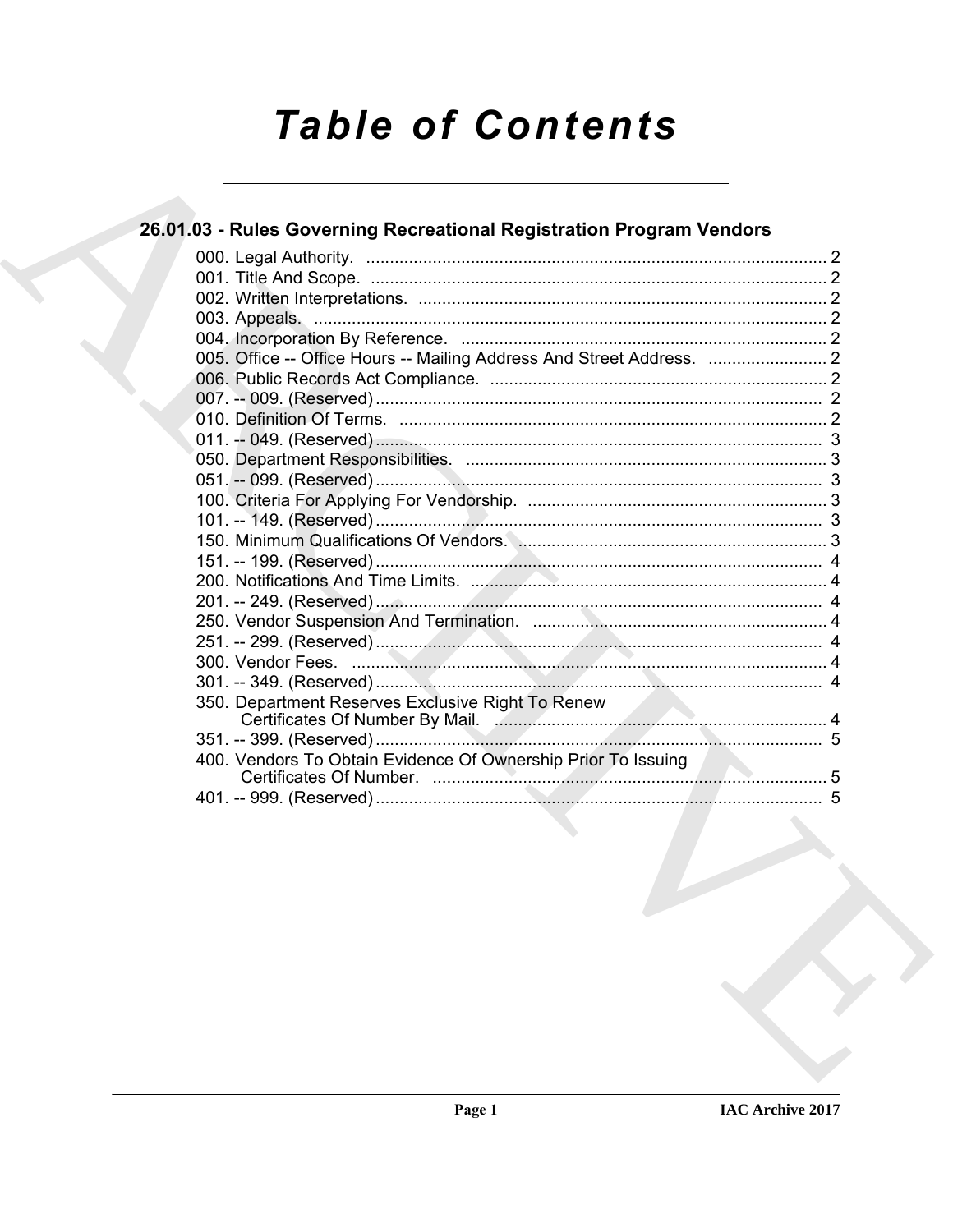#### **IDAPA 26 TITLE 01 CHAPTER 03**

#### <span id="page-1-13"></span><span id="page-1-0"></span>**26.01.03 - RULES GOVERNING RECREATIONAL REGISTRATION PROGRAM VENDORS**

#### <span id="page-1-1"></span>**000. LEGAL AUTHORITY.**

**CHAPTER 63**<br> **CHAPTER 63**<br> **CHAPTER 64**<br> **CHAPTER 64**<br> **CHAPTER 64**<br> **CHAPTER 64**<br> **CHAPTER 64**<br> **CHAPTER 64**<br> **CHAPTER 64**<br> **CHAPTER 64**<br> **CHAPTER 64**<br> **CHAPTER 64**<br> **CHAPTER 64**<br> **CHAPTER 64**<br> **CHAPTER 64**<br> **CHAPTER 64** The Parks and Recreation Board, State of Idaho, acting pursuant to the Administrative Procedures Act, Title 67, Chapter 52, Idaho Code, and its powers and responsibilities under the Parks and Recreation Act, Title 67, Chapter 42, Idaho Code, adopted the following rules. These rules are promulgated under the Department's authority to administer the following Acts: Recreational Activities, Sections 67-7101 through 67-7133, Idaho Code, and Idaho Safe Boating Act, Section 67-7001 et seq., Idaho Code. Act, Section 67-7001 et seq., Idaho Code.

#### <span id="page-1-14"></span><span id="page-1-2"></span>**001. TITLE AND SCOPE.**

**01. Title**. The title of this chapter shall be cited in full as Idaho Department of Parks and Recreation Rules, IDAPA 26.01.03, "Rules Governing Recreational Registration Program Vendors." (4-11-15)

**Scope**. These rules are intended to set forth the procedures for vendors to apply to sell Recreational Registration Program products including, but not limited to, certificates of number, permits, user certificates, and stickers for the Idaho Department of Parks and Recreation and to set forth procedures necessary to effect consistent, effective, and efficient operation and management of the recreational registration program. (4-11-15)

#### <span id="page-1-15"></span><span id="page-1-3"></span>**002. WRITTEN INTERPRETATIONS.**

There are no written interpretations of these rules. (4-11-15)

#### <span id="page-1-4"></span>**003. APPEALS.**

All decisions of denial are considered final unless appealed pursuant to IDAPA 26.01.01.250, "Rules of Administrative Procedure of the Idaho Park and Recreation Board," within thirty (30) days. (7-1-93)

#### <span id="page-1-5"></span>**004. INCORPORATION BY REFERENCE.**

No documents have been incorporated by reference into these rules. (4-11-15)

#### <span id="page-1-6"></span>005. OFFICE -- OFFICE HOURS -- MAILING ADDRESS AND STREET ADDRESS.

**Office Hours**. Central office hours are 8 a.m. to 5 p.m., Mountain Time, Monday through Friday, except holidays designated by the state of Idaho. (4-11-15)

**02. Mailing Address**. The mailing address for the central office is Idaho Department of Parks and Recreation, PO Box 83720, Boise, ID 83720-0065.

**03. Street Address**. The Central office of the Idaho Department of Parks and Recreation is located at 5657 Warm Springs Ave., Boise, ID 83716-8700. (4-11-15)

#### <span id="page-1-7"></span>**006. PUBLIC RECORDS ACT COMPLIANCE.**

Any records associated with these rules are subject to the provisions of the Idaho Public Records Act, Title 74, Chapter 1, Idaho Code. (4-11-15) Chapter 1, Idaho Code.

#### <span id="page-1-8"></span>**007. -- 009. (RESERVED)**

#### <span id="page-1-9"></span>**010. DEFINITION OF TERMS.**

<span id="page-1-12"></span><span id="page-1-11"></span><span id="page-1-10"></span>**01. Application**. A form prescribed and furnished to prospective vendors by the Department. (7-1-93)

**02. Department or Central Office**. The Idaho Department of Parks and Recreation. Location: 5657 Warm Springs Avenue, Boise, Idaho, 83716; Mailing Address: Statehouse Mail, Boise, Idaho 83720; Phone: 208-  $334-4199.$  (7-1-93)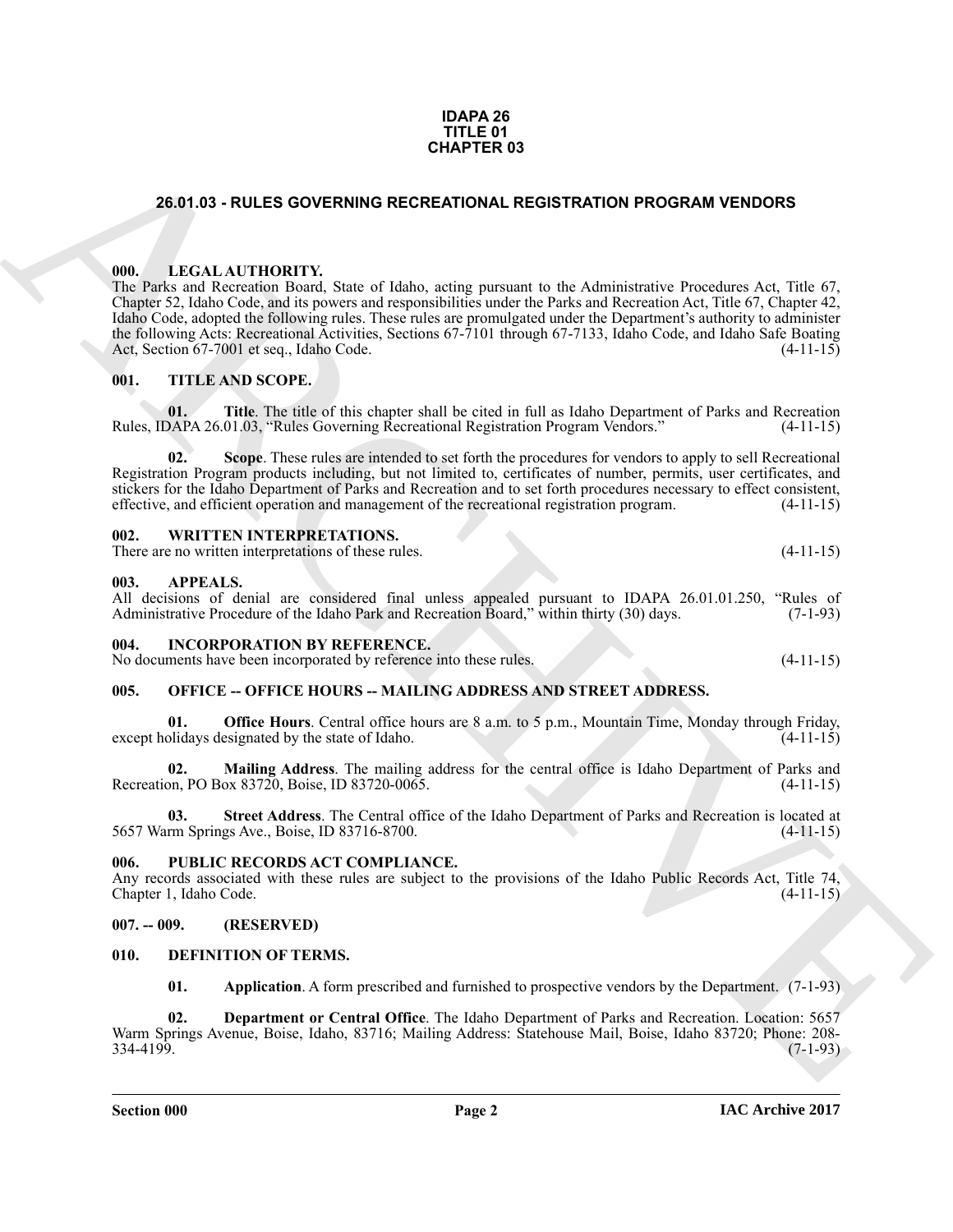#### *IDAHO ADMINISTRATIVE CODE IDAPA 26.01.03 - Rules Governing Department of Parks and Recreation Recreational Registration Program Vendors*

<span id="page-2-9"></span><span id="page-2-8"></span><span id="page-2-7"></span>**03. Memorandum of Agreement**. A contract between the Department and the Vendor. (7-1-93)

**04. Products**. Recreational Registration Program products shall include but not be limited to certificates of number, permits, user certificates, and stickers. (4-11-15)

**05. Recreational Registration Program**. A unit within Idaho Department of Parks and Recreation responsible for the administration and oversight of the vendor program, the sale of program products, and the management and distribution of the resulting funds. (4-11-15)

- <span id="page-2-10"></span>**06. Vendor**. Any business authorized to sell products. (4-11-15)
- <span id="page-2-12"></span><span id="page-2-11"></span>**07. Vendor Policy Manual**. A policy manual setting forth guidelines for selling products. (4-11-15)

#### <span id="page-2-0"></span>**011. -- 049. (RESERVED)**

#### <span id="page-2-1"></span>**050. DEPARTMENT RESPONSIBILITIES.**

The Department has the responsibility to provide, but is not limited to providing the following: (7-1-93)

- <span id="page-2-14"></span>**01. Reporting Procedures**. Effective and efficient reporting procedures. (7-1-93)
- <span id="page-2-16"></span>**02. Training**. Training and assistance for vendor problem areas. (7-1-93)
- <span id="page-2-15"></span><span id="page-2-13"></span>**03. Supplies**. Maintenance of adequate supplies provided on a timely basis. (7-1-93)
- <span id="page-2-6"></span>**04. Internal Control**. Maintenance of adequate internal controls to ensure system integrity. (7-1-93)

#### <span id="page-2-2"></span>**051. -- 099. (RESERVED)**

#### <span id="page-2-3"></span>**100. CRITERIA FOR APPLYING FOR VENDORSHIP.**

*Department of Parks and Recreation*<br> **ARCHIVES CONSULTER ARCHITECTS CONSULTER ARCHITECTS CONSULTER ARCHITECTS**<br> **CONSULTER ARCHITECTS**<br> **CONSULTER ARCHITECTS**<br> **CONSULTER ARCHITECTS**<br> **CONSULTER ARCHITECTS**<br> **CON** A prospective vendor may apply to sell one (1) or more types of products. A prospective vendor may make a request to the Department at any time by phone, mail, or in person to receive Vendor Application forms and a copy of the applicable vendor Memorandum of Agreement. The application and the signed Memorandum of Agreement must be completed in full and returned to the Department for approval. If approved by the Department, the vendorship will be effective upon issuance of the signed Memorandum of Agreement by the Licensing Section, Department of Parks and<br>Recreation. (4-11-15) Recreation.  $(4-11-15)$ 

#### <span id="page-2-4"></span>**101. -- 149. (RESERVED)**

#### <span id="page-2-19"></span><span id="page-2-17"></span><span id="page-2-5"></span>**150. MINIMUM QUALIFICATIONS OF VENDORS.**

**01. Established Business**. The prospective vendor's business must be known as an established business in the general area they will serve and they may need to provide additional references to establish, to the department's satisfaction, the likelihood of an ongoing business operation. No vendor will be given an exclusive territory or area in which to sell products. (4-11-15) territory or area in which to sell products.

<span id="page-2-22"></span>**02. Taxes and Fees**. The applicant must not be delinquent in payment of any taxes or fees to the state or any subdivision thereof. (7-1-93) of Idaho or any subdivision thereof.

<span id="page-2-20"></span>**03. Operating Hours**. The location of the business and hours of operation must be convenient to the customers. (4-11-15) intended customers.

<span id="page-2-21"></span>**04. Service**. Every effort will be made by the applicant to provide satisfactory service to both the Department and its customers in properly collecting fees, safeguarding supplies and reporting in a timely, accurate manner.  $(4-11-15)$ 

<span id="page-2-18"></span>**Bonding**. When applicable, a vendor must be bondable to the extent that his gross fees collected lousand dollars (\$1,000); such bond to be provided by the Department. (7-1-93) will exceed one thousand dollars  $(\$1,000)$ ; such bond to be provided by the Department.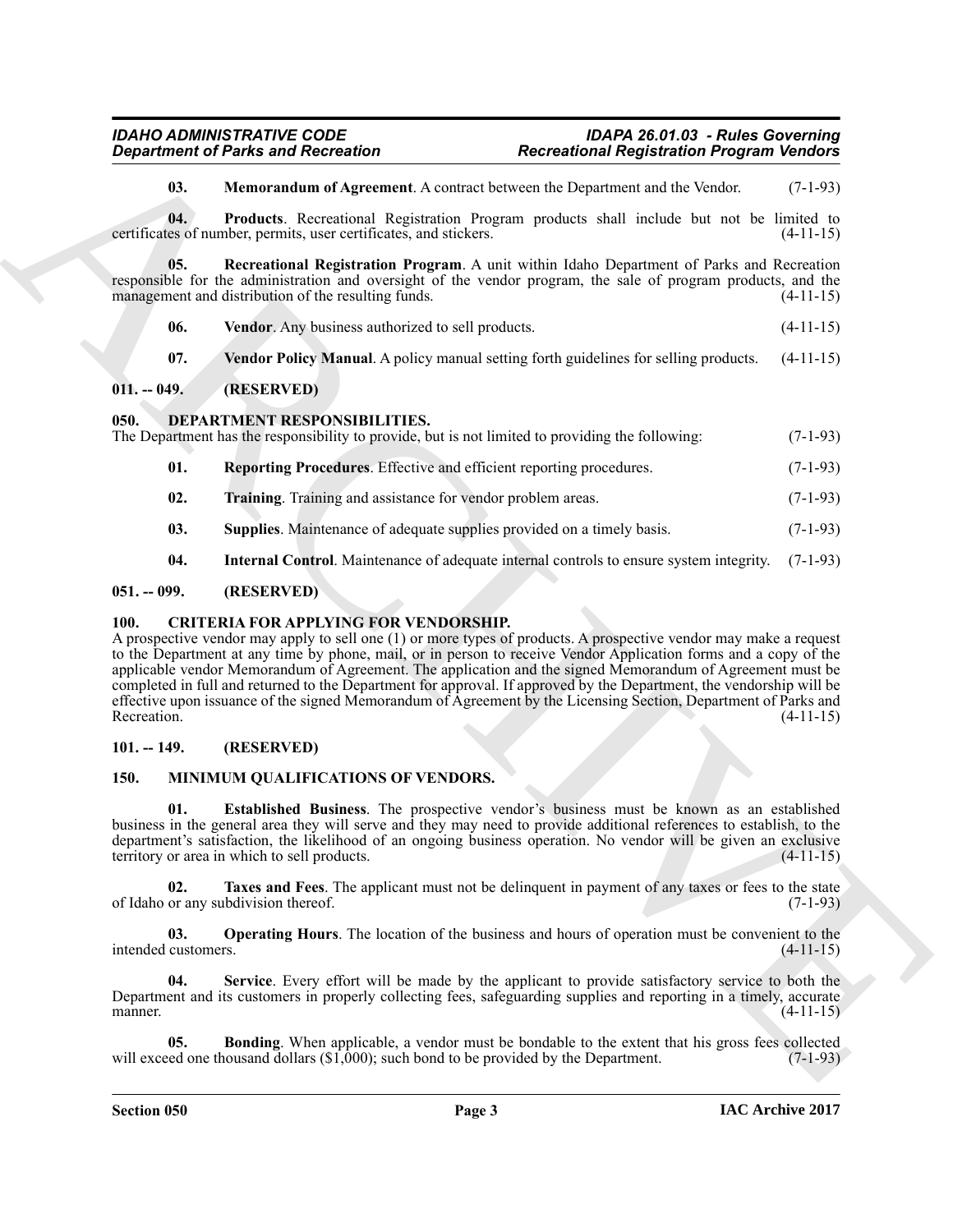#### <span id="page-3-9"></span><span id="page-3-0"></span>**151. -- 199. (RESERVED)**

#### <span id="page-3-11"></span><span id="page-3-10"></span><span id="page-3-1"></span>**200. NOTIFICATIONS AND TIME LIMITS.**

#### <span id="page-3-12"></span><span id="page-3-2"></span>**201. -- 249. (RESERVED)**

#### <span id="page-3-3"></span>**250. VENDOR SUSPENSION AND TERMINATION.**

<span id="page-3-15"></span><span id="page-3-14"></span>

|  | 01. |  |  |  | <b>Suspension</b> . A vendor may be suspended from selling products for up to one $(1)$ year for: $(4-11-15)$ |  |
|--|-----|--|--|--|---------------------------------------------------------------------------------------------------------------|--|
|--|-----|--|--|--|---------------------------------------------------------------------------------------------------------------|--|

- <span id="page-3-16"></span>**a.** Failure to file a sales report on or before the date required by law, even if there were no products (4-11-15) sold. (4-11-15)
	- **b.** Filing of inaccurate or incorrect reports. (7-1-93)

| 06.<br>$151. - 199.$<br>200.<br>01.<br>02.<br>$201. - 249.$<br>250.<br>01.<br>a. | of race, religion, or nationality or gender.<br>(RESERVED)<br>NOTIFICATIONS AND TIME LIMITS.<br>vendor. If denied, notification will outline reasons for such denial.<br>(RESERVED)<br>VENDOR SUSPENSION AND TERMINATION. | Nondiscrimination. Vendors shall not discriminate against any Department customers on the basis<br><b>Action on Application</b> . The Department shall provide written notification within thirty (30) days<br>following receipt of a vendor application and contract as to the approval or denial of same. Delivery at the central<br>office of the Department shall constitute receipt of the documents. This decision for approval or denial shall be based<br>on the rules contained herein and or such other procedures as are considered necessary by the Department. (7-1-93)<br>Notification. If approved, a fully executed copy of the vendor contract will be returned to the | $(4-11-15)$ |
|----------------------------------------------------------------------------------|---------------------------------------------------------------------------------------------------------------------------------------------------------------------------------------------------------------------------|-----------------------------------------------------------------------------------------------------------------------------------------------------------------------------------------------------------------------------------------------------------------------------------------------------------------------------------------------------------------------------------------------------------------------------------------------------------------------------------------------------------------------------------------------------------------------------------------------------------------------------------------------------------------------------------------|-------------|
|                                                                                  |                                                                                                                                                                                                                           |                                                                                                                                                                                                                                                                                                                                                                                                                                                                                                                                                                                                                                                                                         | $(7-1-93)$  |
|                                                                                  |                                                                                                                                                                                                                           |                                                                                                                                                                                                                                                                                                                                                                                                                                                                                                                                                                                                                                                                                         |             |
|                                                                                  |                                                                                                                                                                                                                           |                                                                                                                                                                                                                                                                                                                                                                                                                                                                                                                                                                                                                                                                                         |             |
|                                                                                  |                                                                                                                                                                                                                           |                                                                                                                                                                                                                                                                                                                                                                                                                                                                                                                                                                                                                                                                                         |             |
|                                                                                  |                                                                                                                                                                                                                           |                                                                                                                                                                                                                                                                                                                                                                                                                                                                                                                                                                                                                                                                                         |             |
|                                                                                  |                                                                                                                                                                                                                           |                                                                                                                                                                                                                                                                                                                                                                                                                                                                                                                                                                                                                                                                                         |             |
|                                                                                  |                                                                                                                                                                                                                           |                                                                                                                                                                                                                                                                                                                                                                                                                                                                                                                                                                                                                                                                                         |             |
|                                                                                  |                                                                                                                                                                                                                           | <b>Suspension.</b> A vendor may be suspended from selling products for up to one $(1)$ year for: $(4-11-15)$                                                                                                                                                                                                                                                                                                                                                                                                                                                                                                                                                                            |             |
| sold.                                                                            |                                                                                                                                                                                                                           | Failure to file a sales report on or before the date required by law, even if there were no products                                                                                                                                                                                                                                                                                                                                                                                                                                                                                                                                                                                    | $(4-11-15)$ |
| b.                                                                               | Filing of inaccurate or incorrect reports.                                                                                                                                                                                |                                                                                                                                                                                                                                                                                                                                                                                                                                                                                                                                                                                                                                                                                         | $(7-1-93)$  |
|                                                                                  | Memorandum of Agreement and procedures, policies and instructions of the Department.                                                                                                                                      | Failure to issue products in accordance with the provisions of Idaho Code, the Vendor                                                                                                                                                                                                                                                                                                                                                                                                                                                                                                                                                                                                   | $(4-11-15)$ |
| 02.                                                                              | <b>Termination.</b> A vendor may be terminated permanently for:                                                                                                                                                           |                                                                                                                                                                                                                                                                                                                                                                                                                                                                                                                                                                                                                                                                                         | $(7-1-93)$  |
| a.                                                                               | Being suspended twice in any three (3) year period.                                                                                                                                                                       |                                                                                                                                                                                                                                                                                                                                                                                                                                                                                                                                                                                                                                                                                         | $(7-1-93)$  |
| b.                                                                               | Breach of the vendor Contract.                                                                                                                                                                                            |                                                                                                                                                                                                                                                                                                                                                                                                                                                                                                                                                                                                                                                                                         | $(7-1-93)$  |
| c.                                                                               |                                                                                                                                                                                                                           | Remitting fees with a nonsufficient funds check which is not due to bank error.                                                                                                                                                                                                                                                                                                                                                                                                                                                                                                                                                                                                         | $(7-1-93)$  |
| d.                                                                               | A volume of ten $(10)$ or less sales, for a one $(1)$ year period.                                                                                                                                                        |                                                                                                                                                                                                                                                                                                                                                                                                                                                                                                                                                                                                                                                                                         | $(4-11-15)$ |
| e.                                                                               | Refusal to remit fees collected or return voided or unused product.                                                                                                                                                       |                                                                                                                                                                                                                                                                                                                                                                                                                                                                                                                                                                                                                                                                                         | $(4-11-15)$ |
| f.                                                                               |                                                                                                                                                                                                                           | Use of unacceptable or unbusiness-like conduct toward a Department customer.                                                                                                                                                                                                                                                                                                                                                                                                                                                                                                                                                                                                            | $(4-11-15)$ |
| $251. - 299.$                                                                    | (RESERVED)                                                                                                                                                                                                                |                                                                                                                                                                                                                                                                                                                                                                                                                                                                                                                                                                                                                                                                                         |             |
| 300.                                                                             | <b>VENDOR FEES.</b><br>changes must be approved by the Department in advance.                                                                                                                                             | In order to establish consistency in vendor fees, vendors are strongly encouraged to charge the maximum allowable<br>vendor fee as established under appropriate statutes as outlined in Section 000 of this chapter, and to notify the<br>Department of vendor's intent to reduce the fee. The fee must remain consistent for a full season or program year, and                                                                                                                                                                                                                                                                                                                       | $(4-11-15)$ |
| $301. - 349.$                                                                    | (RESERVED)                                                                                                                                                                                                                |                                                                                                                                                                                                                                                                                                                                                                                                                                                                                                                                                                                                                                                                                         |             |
| 350.<br>BY MAIL.                                                                 |                                                                                                                                                                                                                           | DEPARTMENT RESERVES EXCLUSIVE RIGHT TO RENEW CERTIFICATES OF NUMBER                                                                                                                                                                                                                                                                                                                                                                                                                                                                                                                                                                                                                     |             |

#### <span id="page-3-4"></span>**251. -- 299. (RESERVED)**

#### <span id="page-3-13"></span><span id="page-3-5"></span>**300. VENDOR FEES.**

#### <span id="page-3-6"></span>**301. -- 349. (RESERVED)**

#### <span id="page-3-8"></span><span id="page-3-7"></span>**350. DEPARTMENT RESERVES EXCLUSIVE RIGHT TO RENEW CERTIFICATES OF NUMBER BY MAIL.**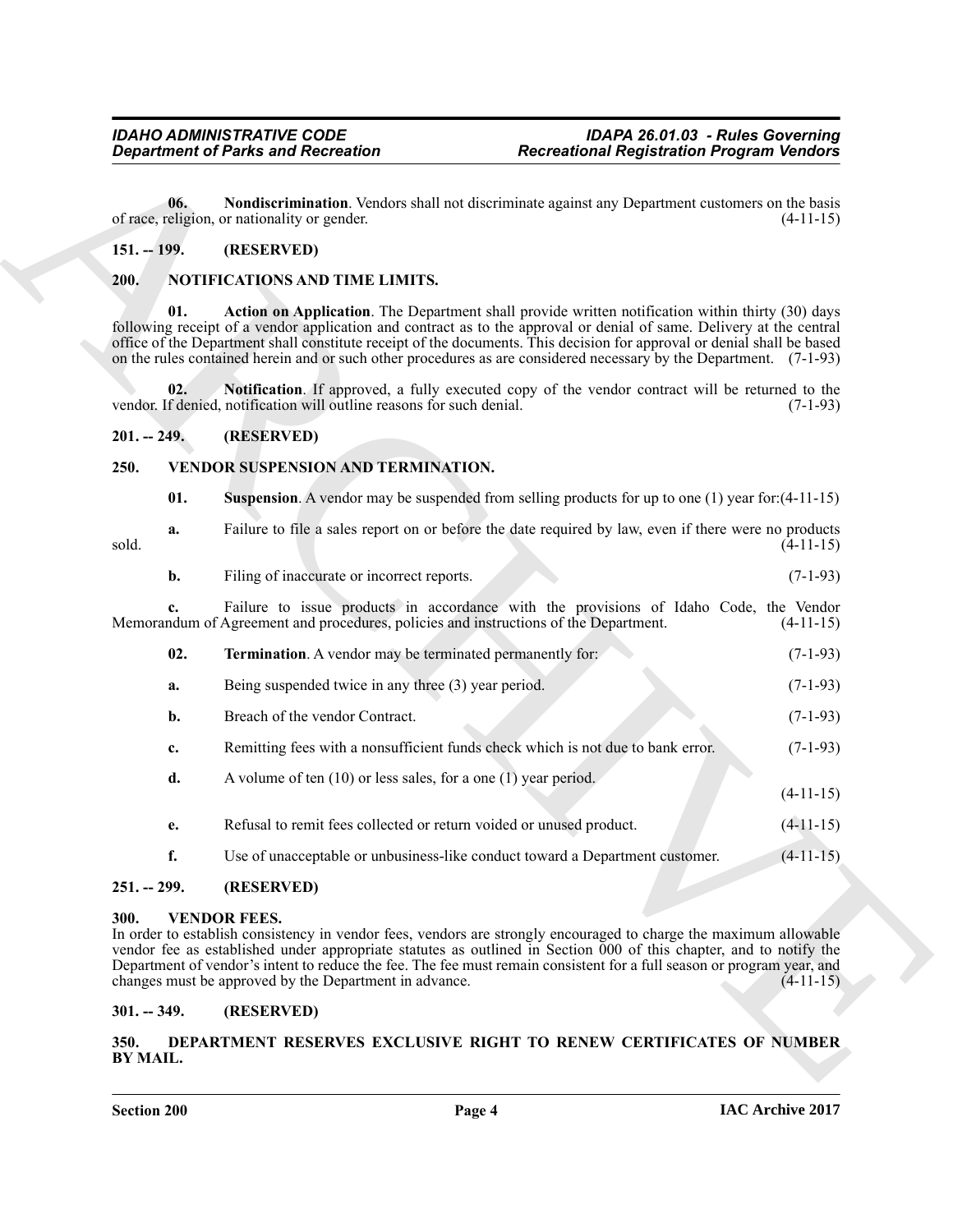#### *IDAHO ADMINISTRATIVE CODE IDAPA 26.01.03 - Rules Governing Department of Parks and Recreation Recreational Registration Program Vendors*

 $B_{\text{max}}$  (a)  $B_{\text{max}}$  (b)  $B_{\text{max}}$  (b)  $B_{\text{max}}$  (b)  $B_{\text{max}}$  (b)  $B_{\text{max}}$  (b)  $B_{\text{max}}$  (b)  $B_{\text{max}}$  (b)  $B_{\text{max}}$  (b)  $B_{\text{max}}$  (b)  $B_{\text{max}}$  (b)  $B_{\text{max}}$  (b)  $B_{\text{max}}$  (b)  $B_{\text{max}}$  (b)  $B_{\text{max}}$  (b)  $B_{\text{max}}$  ( The Department reserves the exclusive right to mail out requests for renewal on all certificates of number which it is authorized to administer. This does not preclude vendors from making arrangements with Department customers who may be physically removed from their place of residence at a time when numbering becomes necessary. To perform such numbering as a service to that patron, vendor should follow the procedures as outlined in the Vendor Policy Manual.  $(4-11-15)$ 

#### <span id="page-4-0"></span>**351. -- 399. (RESERVED)**

#### <span id="page-4-3"></span><span id="page-4-1"></span>**400. VENDORS TO OBTAIN EVIDENCE OF OWNERSHIP PRIOR TO ISSUING CERTIFICATES OF NUMBER.**

Vendors must take reasonable care that adequate evidence of ownership is presented prior to numbering. Prior certificate of number is sufficient evidence.

<span id="page-4-2"></span>**401. -- 999. (RESERVED)**